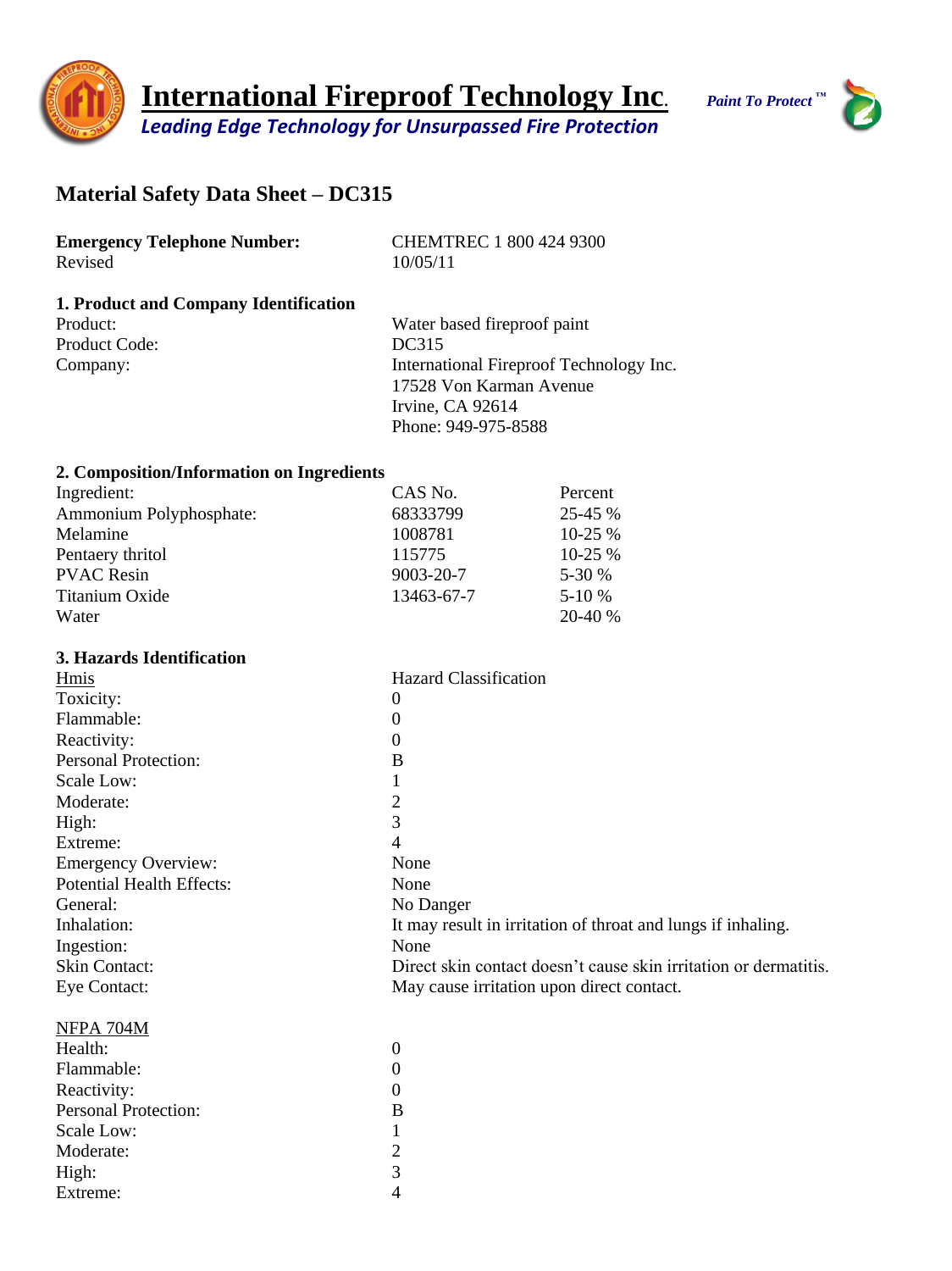| <b>4. First Aid Measures</b><br>Inhalation:<br>Ingestion:<br>Skin Contact:<br>Eye Contact:<br>Note to Physician:<br><b>5. Fire Fighting Measures</b> | None<br>Seek medical attention or drinking amounts of water immediately.<br>Wash with soap and water<br>Flush with water. Consult a physician if necessary.<br>None                                                                                                                                                                                                                                                                                               |
|------------------------------------------------------------------------------------------------------------------------------------------------------|-------------------------------------------------------------------------------------------------------------------------------------------------------------------------------------------------------------------------------------------------------------------------------------------------------------------------------------------------------------------------------------------------------------------------------------------------------------------|
| Fire:                                                                                                                                                | None-Flaming                                                                                                                                                                                                                                                                                                                                                                                                                                                      |
| Explosion:                                                                                                                                           | Not considered to be an explosion hazard.                                                                                                                                                                                                                                                                                                                                                                                                                         |
| Fire Extinguishing Media:                                                                                                                            | None-Flaming                                                                                                                                                                                                                                                                                                                                                                                                                                                      |
| Special Information:                                                                                                                                 | None                                                                                                                                                                                                                                                                                                                                                                                                                                                              |
| <b>6. Accidental Release Measures</b>                                                                                                                | Maintain adequate ventilation. Prevent runoff to sewers. Use sand or                                                                                                                                                                                                                                                                                                                                                                                              |
| Steps to be taken in case of spill or leak:                                                                                                          | other material to dam or contain spill. Soak up with an inert absorbent.                                                                                                                                                                                                                                                                                                                                                                                          |
| 7. Handling and Storage<br>Handling:<br>Storage:<br><b>Special Comments:</b>                                                                         | Keep containers tightly closed.<br>Period $\leq$ 24 months<br>Store between $5^{\circ}$ C - $35^{\circ}$ C in a closed container in a protected area.<br>Wash hands thoroughly with soap and water after handling as a<br>standard hygienic practice.                                                                                                                                                                                                             |
| 8. Exposure Controls / Personal Protection<br>Airborne Exposure Limits:<br>Ventilation:                                                              | None<br>A system of local and/or general exhaust is recommended to keep<br>employee exposures below the Airborne Exposure Limits. Local<br>exhaust ventilation is generally preferred because it can control the<br>emissions of the contaminant at its source, preventing dispersion of it<br>into the general work area. Please refer to the ACGIH document,<br>Industrial Ventilation, A Manual of Recommended Practices, most<br>recent edition, for details. |
| <b>Personal Respirators:</b>                                                                                                                         | Wear dust mask during work.                                                                                                                                                                                                                                                                                                                                                                                                                                       |
| <b>Skin Protection:</b>                                                                                                                              | It is good to use protective gloves.                                                                                                                                                                                                                                                                                                                                                                                                                              |
| Eye Protection:                                                                                                                                      | Wear goggles to avoid splash.                                                                                                                                                                                                                                                                                                                                                                                                                                     |
| 9. Physical and Chemical Properties                                                                                                                  |                                                                                                                                                                                                                                                                                                                                                                                                                                                                   |
| Appearance:<br>Odor:<br>Data relevant to safety:                                                                                                     | White liquid<br>Odorless                                                                                                                                                                                                                                                                                                                                                                                                                                          |
| Changes in physical state:                                                                                                                           | Temperature $> 60^{\circ}$ C; after the pail is opened.                                                                                                                                                                                                                                                                                                                                                                                                           |
| Flash point:                                                                                                                                         | Not applicable                                                                                                                                                                                                                                                                                                                                                                                                                                                    |
| Ignition temperature:                                                                                                                                | Not applicable                                                                                                                                                                                                                                                                                                                                                                                                                                                    |
| Self-ignition temperature:                                                                                                                           | Not applicable                                                                                                                                                                                                                                                                                                                                                                                                                                                    |
| Color:                                                                                                                                               | White; also available in standard color range                                                                                                                                                                                                                                                                                                                                                                                                                     |
| Particle size:                                                                                                                                       | $<$ 45 $\mu$ m                                                                                                                                                                                                                                                                                                                                                                                                                                                    |
| Solid Content:                                                                                                                                       | Above 65%                                                                                                                                                                                                                                                                                                                                                                                                                                                         |
| Density:                                                                                                                                             | $1.30 \pm 0.05$                                                                                                                                                                                                                                                                                                                                                                                                                                                   |
| Viscosity:                                                                                                                                           | $> 80$ KU (at 25 <sup>o</sup> C)                                                                                                                                                                                                                                                                                                                                                                                                                                  |
| pH:                                                                                                                                                  | $7.0 \pm 1.0$                                                                                                                                                                                                                                                                                                                                                                                                                                                     |
| Thinner:                                                                                                                                             | Water                                                                                                                                                                                                                                                                                                                                                                                                                                                             |
| <b>Storage Temperature:</b>                                                                                                                          | $5^{\circ}$ C - 35 $^{\circ}$ C                                                                                                                                                                                                                                                                                                                                                                                                                                   |